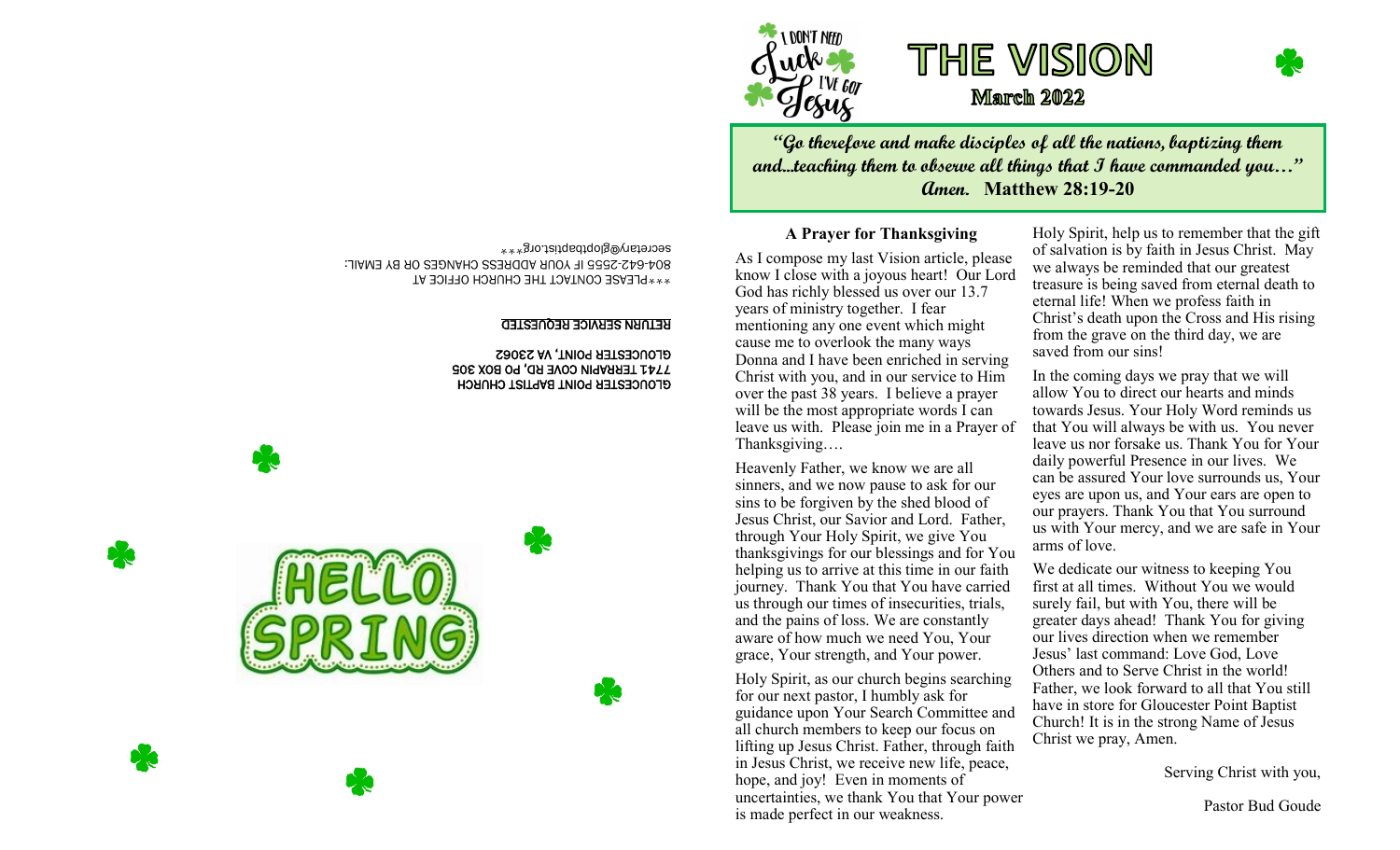

## THE VALUE OF PRAYER LUKE 22:34-48

Earnest prayer is a necessity for every believer. We often pray about our jobs, marriages, family, finances, government, and a host of other things: but this is not enough. This prayer is all about ME and RIGHT NOW!

We know that God cares about our present life, and God gives us grace for this moment. We know that God is WITH us and FOR us. But God calls us to look beyond this moment. It is beyond our ability to decide what we truly need. This type of prayer requires us to let go of our agenda and look to God's eternal agenda.

We need to look at what God called us to pray: "Your kingdom come, Your will be done" - right here, right now in my life - "as it is in heaven." (Matt. 6:10)

This kind of prayer calls for our total surrender to God. In God's kingdom we are blessed with everything we will ever need. We should not hesitate to pray this all encompassing prayer, because the One who created us knows what we need, and He will deliver.

> God bless us as we strive to Follow our Savior each day!

> > Jimmy Diggs

*We wish to express our deepest appreciation to Pastor Bud Goude Jr. for his excellent leadership and guidance over the past 13 ½ years. Also, our admiration and gratitude to Donna Goude for her many hours of teaching the children, offering support to others and for the development of the successful CARE outreach program.*

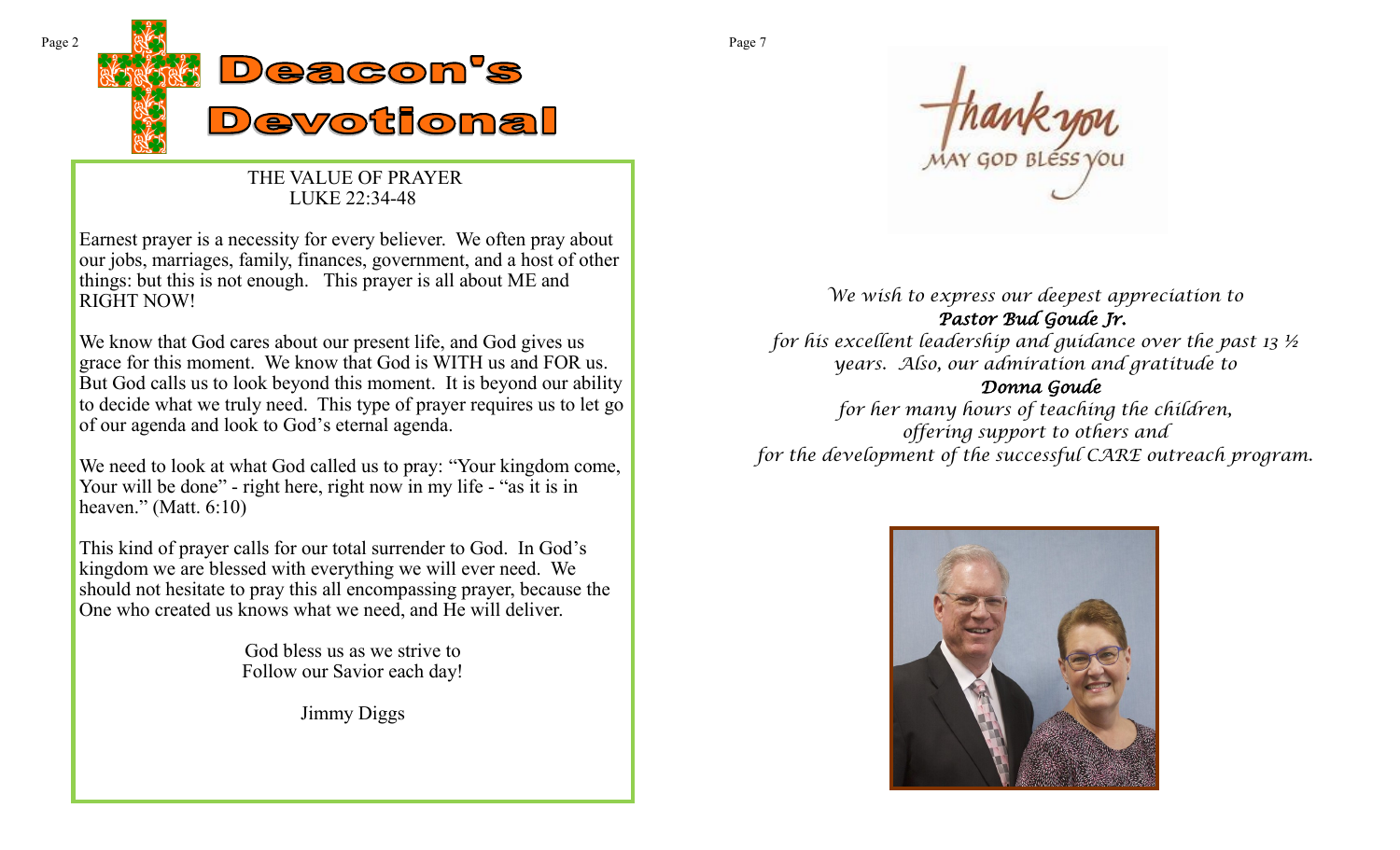**Deacon of the Week** 3/6-Bill Breeden 3/13-David Crummett 3/20-Jimmy Diggs 3/27-Buddy Hogge



**Nursery Workers** 3/6-H. Warren/T. Owens 3/13-L. Walton/A. Zepeda 3/20-Jamie/Bailey Moore 3/27-H. Warren/T. Owens

WORKERS

**March Ushers** Sonya Anthony Stan Gandee Jamie Moore Stewart Wood

**March Tellers** Tommy Ashe Gail Mongold

**Sun. Sch. Nursery** Sharon/Howard Warren

**Older Children's Church** 3/6-Alice/Gordon Smith 3/13-TBD 3/20-M. McNeil/D. Gandee 3/27-Connie/Sami West

**Younger Children's Church** 3/6-Nancy Dyson 3/13-Sonya Anthony 3/20-D. Goude/J. Marshall 3/27-M. Wagner/R. Wells



### **Easter Crosses**

Would you like to place a cross on the cross in Memory or in Honor of a Loved One? The donations for the crosses will go to support Benevolence. A cross can be placed for a minimum of a \$5.00 donation, but more will gladly be accepted. The Deadline will be Thursday, **4/14/22** and the crosses will be placed on the cross as the donations are received. The Cross Contributors List will be included in the Easter bulletin. Place your form & payment in the labeled box in the Narthex. Contact Paulette Ashe at 642-3251 for





# **Who was Annie Armstrong?**



The WMU Easter Mission

Offering supports missionaries In the United States and Canada.

Your support will help spread the gospel and lead people and communities to Christ.



Annie Armstrong was born in Baltimore at a time when women were not expected to lead. She served, challenged churches to action and rallied support for missionaries. Ultimately, Annie was recognized as a national Southern Baptist trailblazer renowned for visionary missions leadership .

### Contributions

- Started Bay View Mission for Baltimore's poor and addicted
- Served as the first executive of Woman's Missionary Union
- Raised support for missionaries to Italian and Jewish immigrants



- Initiated fund-raising "brick cards" to build churches in Cuba
- Gained support for the first black, female missionaries
- Secured funds to relieve China missionary, Lottie Moon, who had served for 11 years without a furlough
- Advocated for Native Americans and impoverished mountain people
- Traveled across America in the late 1800s encouraging missionaries and inspiring churches to pray, give and act
- Honored in 1934 when The Home Missions Offering was re-named for her to encourage more to follow her sacrificial example